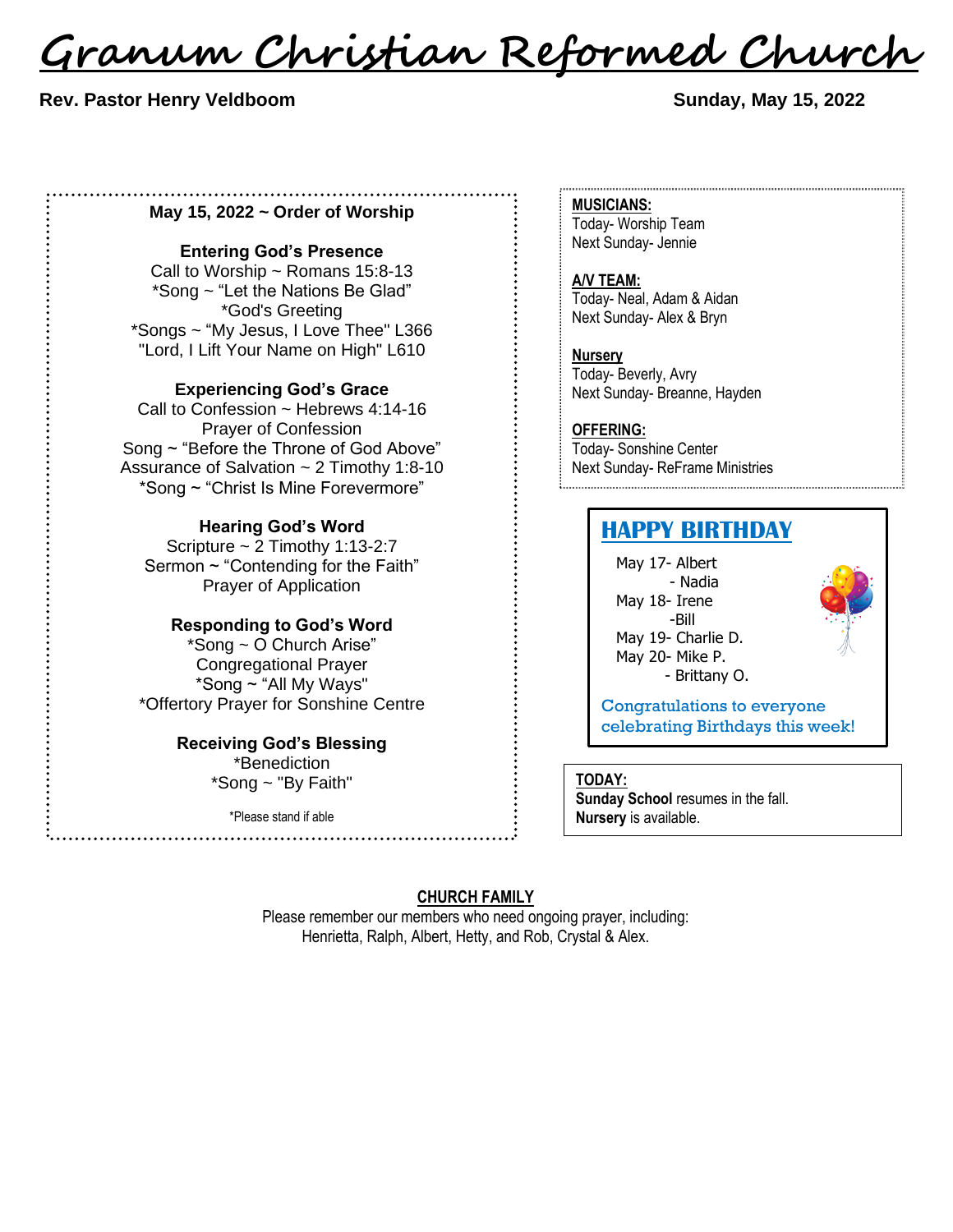## **OUR CHURCH ANNOUNCEMENTS**

**Attention Graduates (or parents).** We would like to announce all those in our congregation who are graduating from high-school or post-secondary school. Please send your name, school, and the program you are completing, as well as your future plans if you know them, to info@granumcrc.com.

We are looking for a person to be a point of contact for the **Lethbridge Pregnancy Care Center.** If you are interested or have questions please talk to Neal.

> Recorded videos of services can be found on our Granum CRC YouTube channel. Go to YouTube and in search box enter "GranumCRC AV" and click on that search result option. Then click on the video you want to watch. [https://www.youtube.com/channel/UCs0yVlMAC\\_bnTpqX8Ch0xfA](https://www.youtube.com/channel/UCs0yVlMAC_bnTpqX8Ch0xfA) Previous bulletins with order of worship can be found on our website. <https://www.granumcrc.com/news-1>